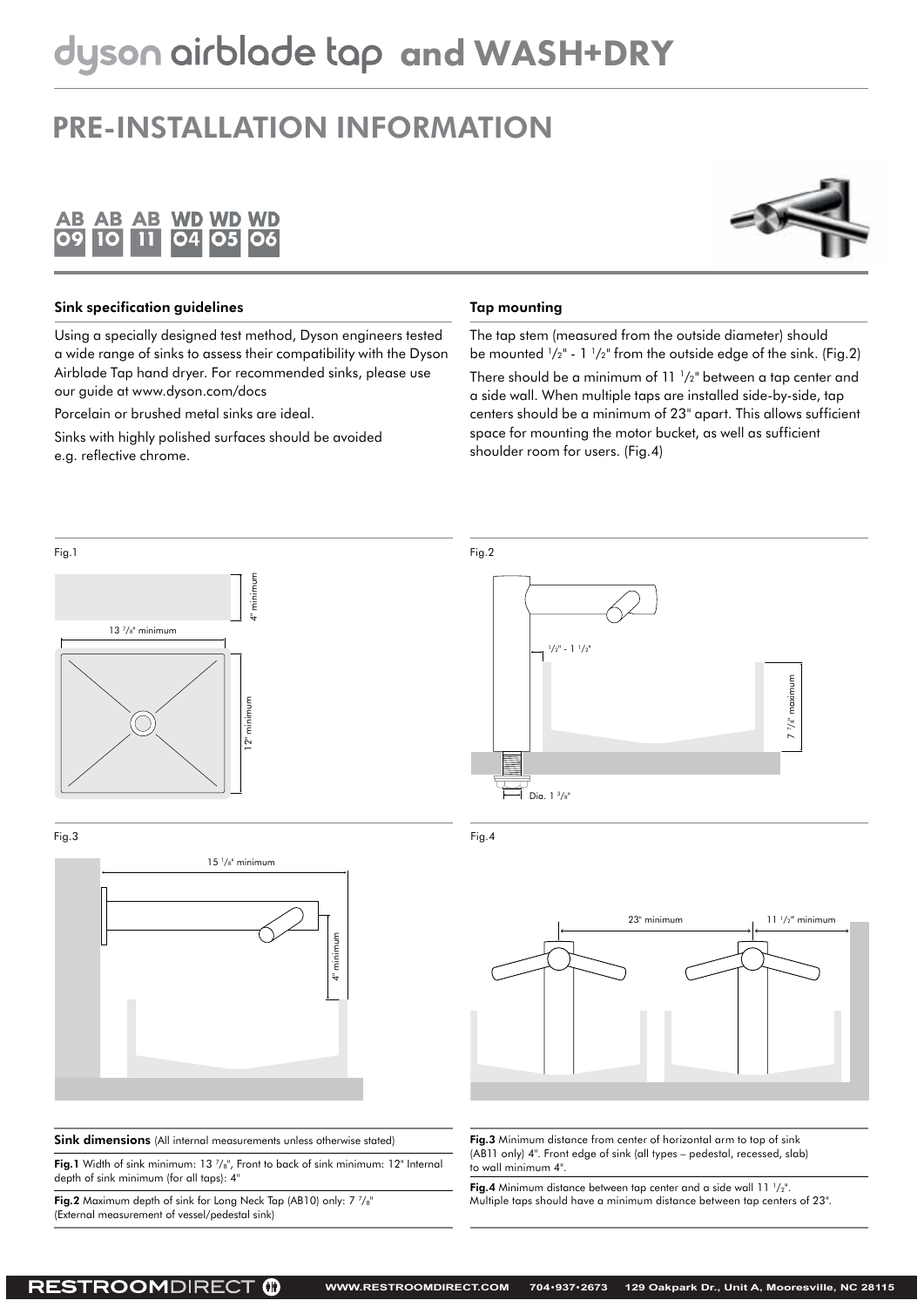

### Tap mounting

Do not place the downward facing water sensor of the tap over a reflective surface, such as the drainage hole. (Fig.5)

For complete instructions, please refer to the printed installation guide supplied with the machine. It's also available online at www.dyson.com/docs

#### Soap and locating the soap dispenser

For best user experience, Dyson recommends the use of gel soaps.

The infrared sensing zone for air activation extends along each tap branch. In order to prevent accidental activation, it's important to consider the user's hand route to the soap dispenser.

The dispenser should be located at least  $2\frac{3}{8}$ " outside the width of the tap, so the user reaches around the side of the branch.

It should also be located at least  $2 \frac{3}{8}$ " above the branches, so that the sensors are not activated.

Please note that the user may reach diagonally across for the soap, so this path must not go through the sensing zone.











For further information please contact Dyson. 1-888-397-6622

www.dyson.com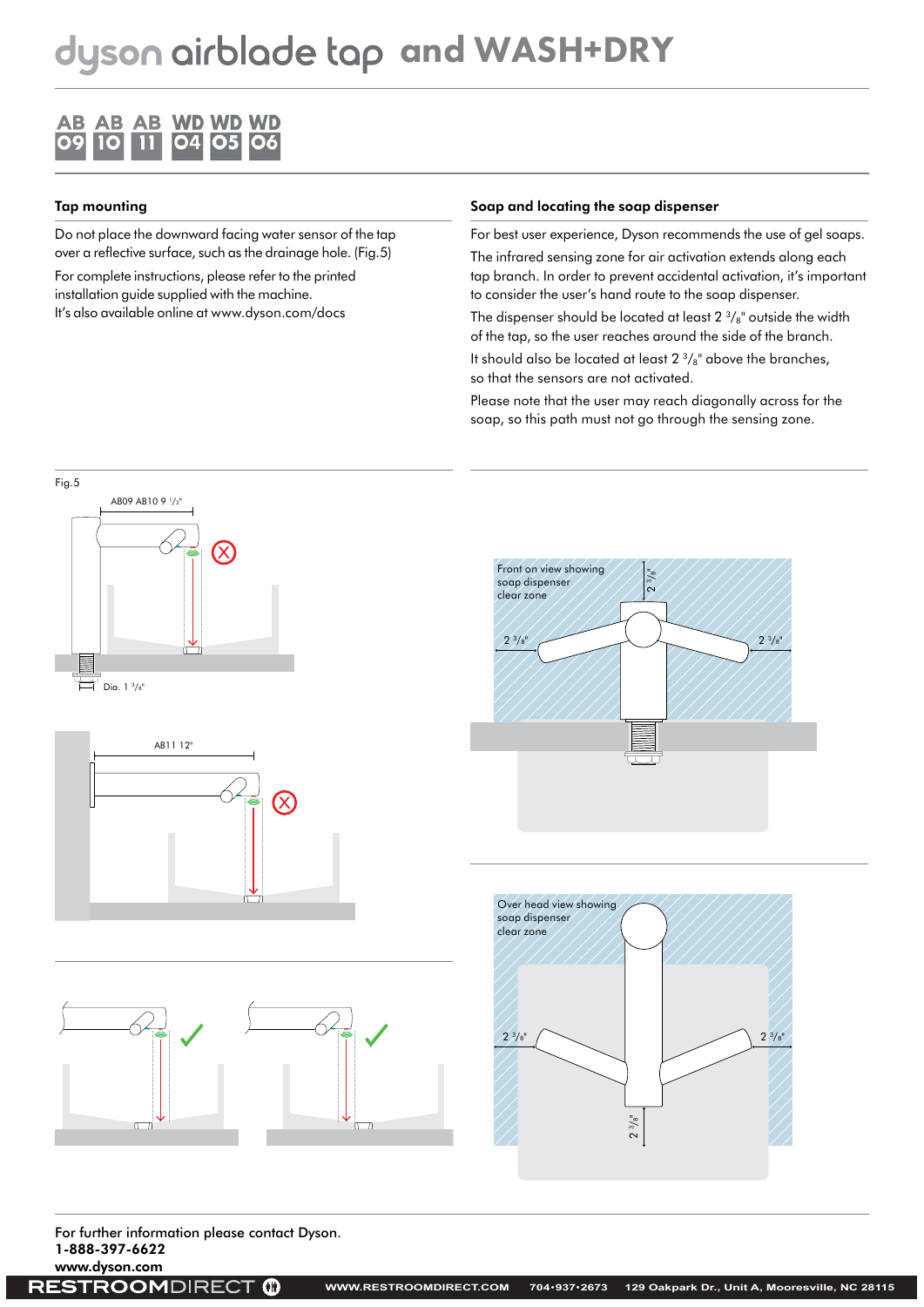#### Water drainage

Due to high velocity air and water being in close proximity, there is a chance of some water and soap dispersion outside the sink dimensions. To alleviate this effect, we recommend following the below guidelines.

#### Base Profile

Flat base profile will result in poor drainage leading to high levels of splashback.

To improve drainage, avoid sinks with a flat base with particular focus on the immediate area surrounding the drain hole, minimum  $2 \frac{3}{8}$ " radius (Fig.7).





Minimum of 6° ramp angle from the edge of the drain hole of the sink will result in good drainage leading to reduced levels of splashback (minimum 2 $\frac{3}{8}$ " radius).

#### Base to back and front wall transition

The base to back and front wall transition should also be considered. The back wall should be as close to 90°, and at as sharp a radius as possible (Fig.8). Curved geometry is more likely to increase splashback, whereas sloping back and front wall transitions should be avoided (Fig.9 & 10).







Vertical and smooth transition



Sloped transition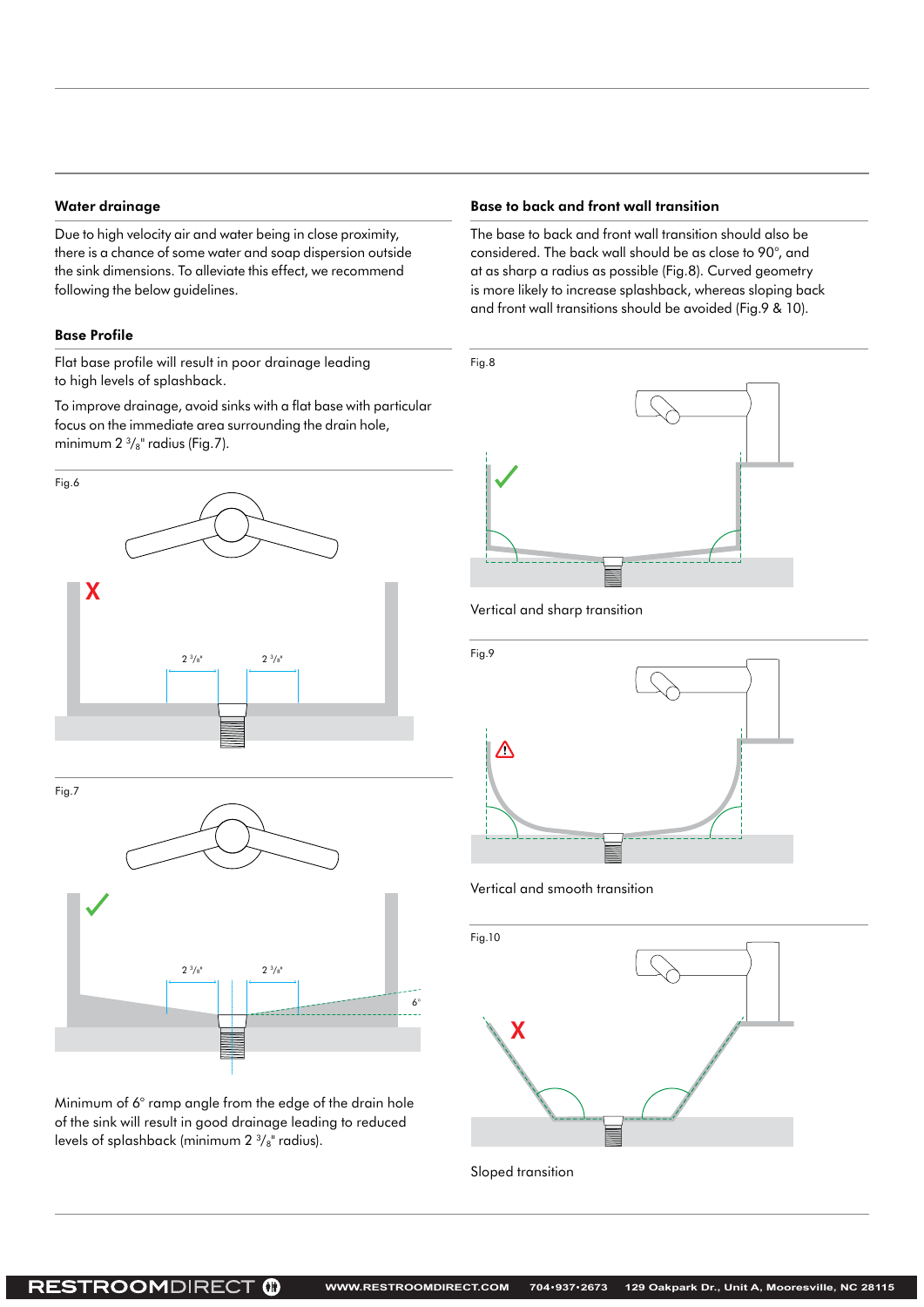#### **AB AB AB WD WD WD**  $O<sub>4</sub>$ 09 10 05 06

#### Sink access guidelines

It is recommended that the following guidelines are followed to ensure there is sufficient access under the sink to allow for servicing and installation to take place (Fig.11).

#### Mounting the motor bucket (AB09/AB10)

Ensure 4" minimum clearance from bottom of motor bucket to floor/wall.

The motor bucket cannot be mounted upside down or installed above the sink.

Only the following is advised (Fig.12).

#### Fig.11 Fig.12





#### Plug hole

Plug holes with the most open aperture are recommended, whereas grill or perforated type plug holes should be avoided as they restrict the drainage of soapy water (lather). Do not use plugs within the plug holes in sinks.



For further information please contact Dyson. 1-888-397-6622

 $\bullet$ 

www.dyson.com **RESTROOMDIRECT**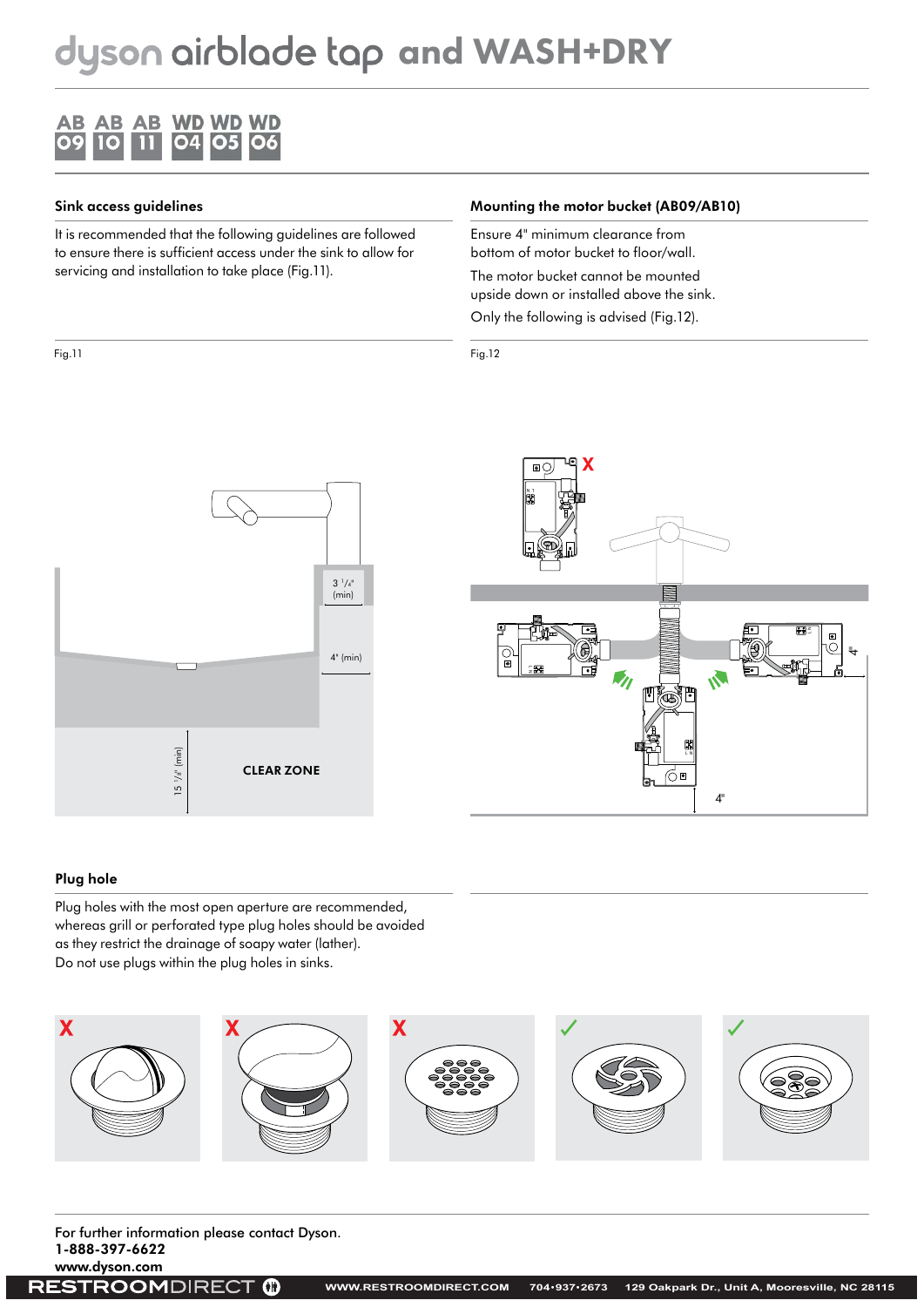#### Water temperature control

If you are connecting a hot and cold water feed you will need to install a thermostatic mixer.

If connecting to cold only water feed you will need to install a heater.

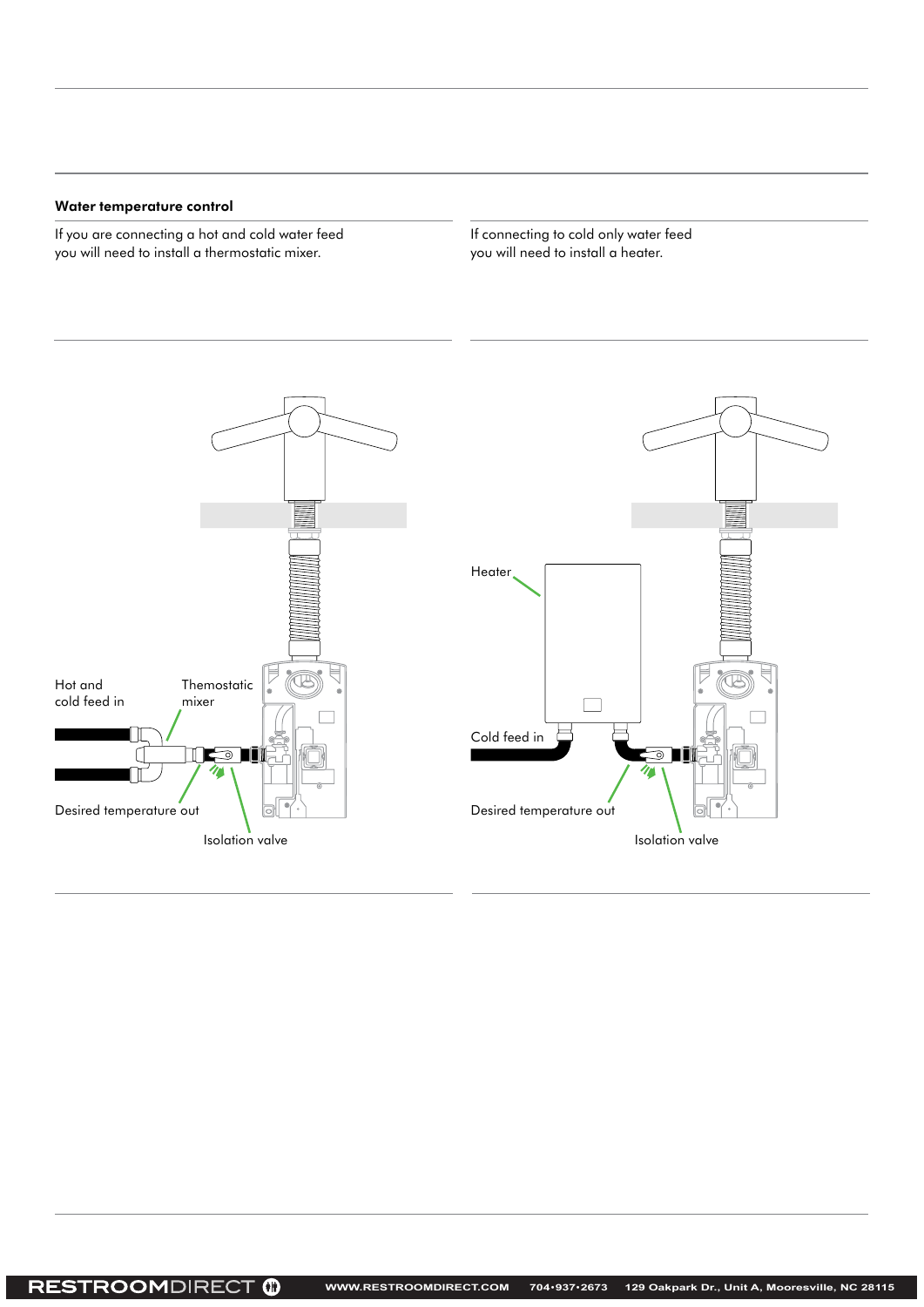

### Installing AB11

The AB11 Dyson Airblade Tap hand dryer is designed so that the motor unit is located behind a stud wall within a metal enclosure which is supplied with the Dyson Airblade Tap hand dryer (Fig.13). The vertical wall studs must be constructed so as to allow the metal enclosure to be fitted between them (Fig.14). One of the horizontal wall studs must be fitted a) so it holds the main weight of the metal duct and the unit, and b) so it is in the correct position for the tap stem.

For complete instructions, please refer to the printed installation guide supplied with the machine. It's also available online at www.dyson.com/docs

Fig.13



#### AB11 metal enclosure assembly

Fig.14

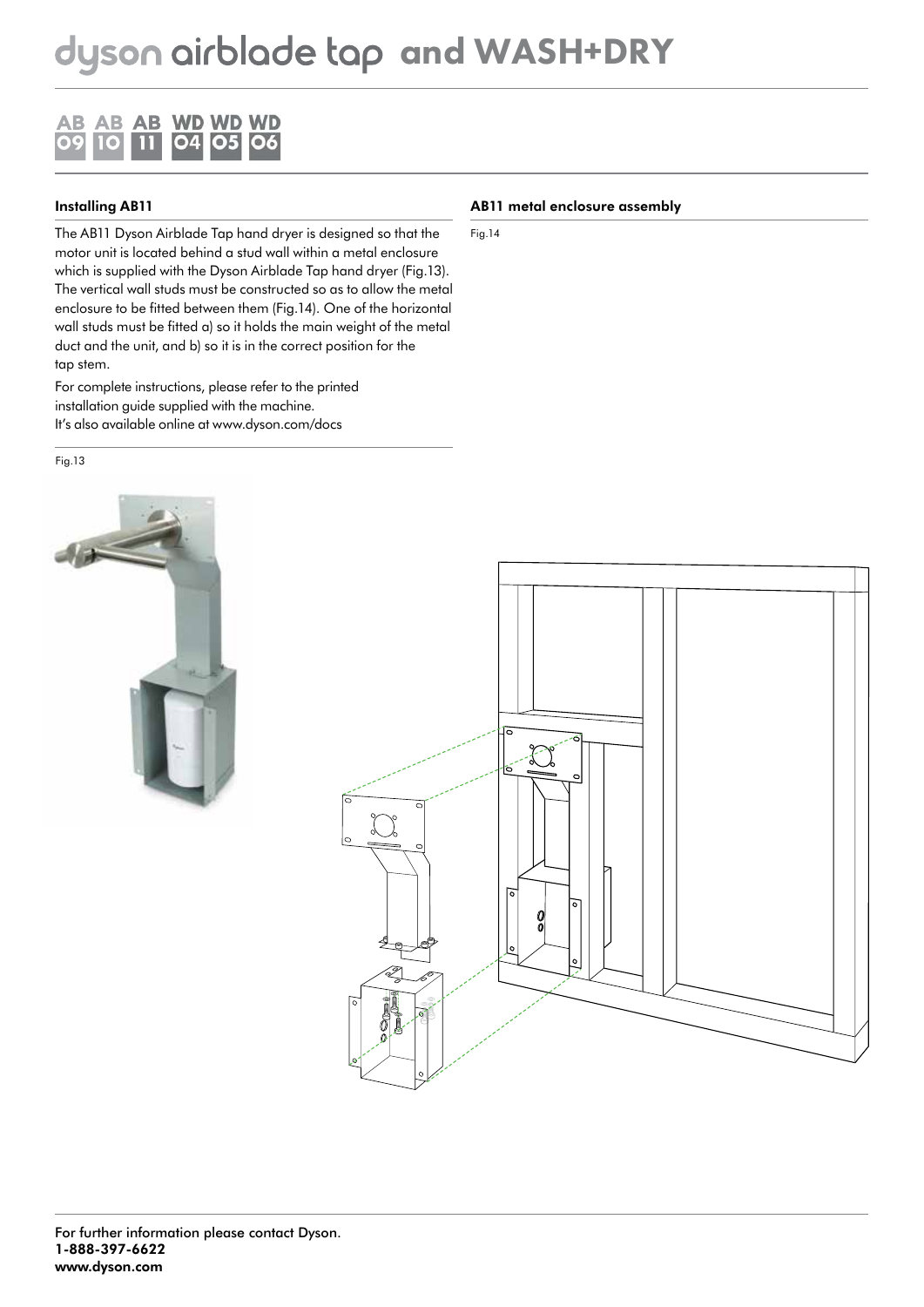Fig.15 Fig.16

Install plasterboard. Install Dyson Airblade Tap Hand dryer.